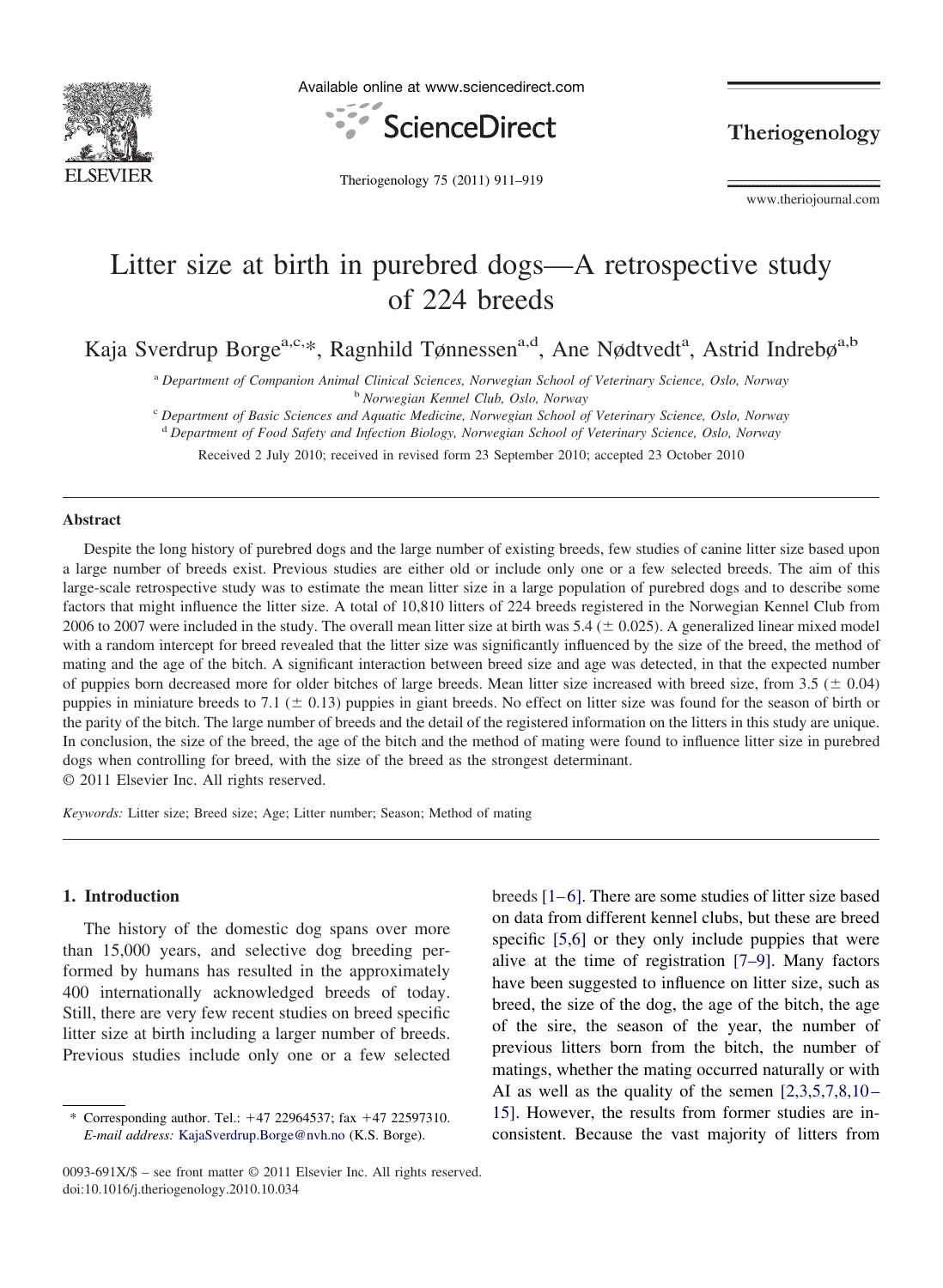purebred dogs in Norway are registered in the Norwegian Kennel Club (NKC), a large database of registered litters exists. This database contains information about number of puppies born, including number of live born and dead born puppies, as well as information about the bitch, the sire and the mating. Even though mean litter size at birth varies within a breed, information on the expected mean litter size for a particular breed is useful both for breeders and veterinarians. Moreover, to improve and optimize breeding, increased knowledge regarding factors which might influence litter size is essential. The aim of this cross-sectional study was to estimate the mean litter size at birth in purebred dogs and to determine whether the litter size is influenced by breed, the size of the breed (body weight), the age of the bitch, the total number of litters of the bitch, the method of mating and the time of year the litter was born.

#### **2. Materials and methods**

## *2.1. Study population*

This retrospective study is based on the records of data for all purebred dog litters registered by the breeders in the NKC from January 1<sup>st</sup> 2006 to December 31<sup>st</sup> 2007. The majority of litters are registered in the NKC when the puppies are five to eight weeks old. The NKC data contains information about the bitch and sire, including breed, registered names, NKC registration numbers, method of mating, birth dates of the bitch, sire and litters and the litter number  $($  = parity) of the bitch. The numbers of live born and dead born puppies, puppies alive seven days after birth and the numbers of registered female and male puppies are included in the database. The study population does not include litters where all puppies died prior to the time of registration. The electronically stored registrations from NKC were controlled for double registrations and extreme values in order to maximize the quality of the data, and litters with incomplete information for our analysis were excluded ( $n = 181$ ).

## *2.2. Definitions*

#### *2.2.1. Litter size*

Litter size was defined as the sum of live born and dead born puppies. The litter size value was described by use of arithmetical mean, SEM and range.

# *2.2.2. Breed size groups*

All breeds were classified into one of five size groups based on the middle value of the body weight interval of the breed (female and male dogs included):

Miniature breeds  $\leq 5$  kg, small breeds 5–10 kg, medium breeds 10–25 kg, large breeds 25–45 kg and giant breeds  $> 45$  kg. The body weight intervals were collected from the Kennel Club, the Fédération Cynologique Internationale (FCI), from breed literature and breed clubs.

#### *2.2.3. Age of the bitch and litter number*

The age of the bitch was defined as the age on the day the litter was born. It was calculated, in terms of days, by subtracting the date of birth of the litter from the date of birth of the bitch. The age in years was further defined according to the following for presentation in graphs and figures:  $\lt$  two years of age  $=$  less than 729 days, two years  $=$  from 730 to (and including) 1094 days, three years  $= 1094$  to (and including) 1459 days and so on. Bitches younger than two years old were grouped together due to few recorded litters, and the same was done for bitches aged seven years or older. In the regression model, age in days was divided by 365.25 to provide age in years. The litter number was defined as the total number of litters born by the bitch, including the present. Because few of the bitches were registered with six or more litters, these were grouped together as "six or more".

#### *2.2.4. Method of mating*

For each litter in the database, the method of mating was given as natural mating, AI, frozen semen or AI, fresh semen. There was no information about the site of the AIs.

#### *2.2.5. Season*

To study seasonal variations in the mean litter size, the litters were grouped according to birth month  $(1 =$ January,  $2 = \text{February}, \ldots, 12 = \text{December}$ . Furthermore, a categorical variable called "season" was created, where spring  $=$  February–April, summer  $=$ May–July, autumn  $=$  August–October and winter  $=$  November–January. The reason for this was that four approximately equally sized groups were desired for the analysis of seasonal effects.

#### *2.3. Statistical analysis and multivariable methods*

The software package Stata version 10.0 was used for descriptive statistics and multivariable analysis (Stata Corporation, College Station, Texas, USA). A linear regression model of litter size was fitted using a generalized least squares (GLS) procedure [\[16\].](#page-8-0) Initial screening for unconditional associations between litter size and the outcome variables was performed by fitting linear regression models with single predictors and applying a liberal p-value (0.1) for retaining the variables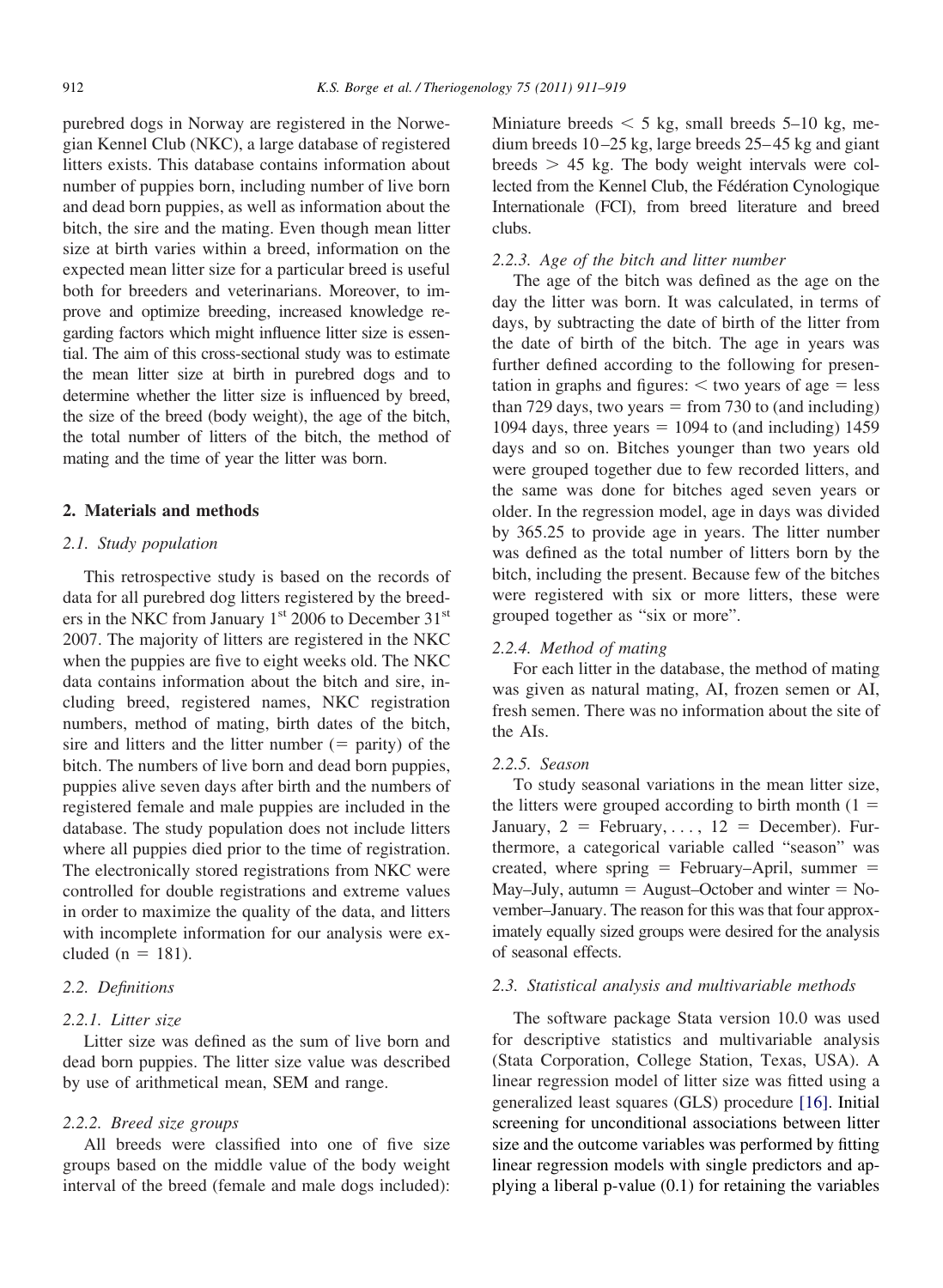<span id="page-2-0"></span>in the analysis. A final model was created through manual elimination, with a cut-off of  $P < 0.05$  for keeping variables in the model. Overall significance of groups of variables, e.g. season and litter number, was assessed using likelihood ratio tests. Age in years and its quadratic term (age<sup>2</sup>) were entered into the model to reflect the curvilinear effect of age on litter size. Breed was included in the final model as a random effect (using restricted maximum likelihood estimation in the "xtmixed" command), to account for the lack of independence between observations within the same breed. Relevant two-way interactions were tested between variables in the final model. Model diagnostics were performed by examining plots of predicted values and residuals at the two levels of the model (litter and breed). The linear prediction from the fixed part of the model was plotted against age of the bitch for each breed size and is shown in Figure 1. For the purpose of presentation, only litters resulting from natural mating were included in the figure to avoid cluttering of the graph.

## **3. Results**

#### *3.1. Study population*

The database consisted of 10,810 litters from 224 breeds. The mean litter size for all the litters in the database was 5.4 puppies ( $\pm$  0.025). The majority of the bitches, 7502 individuals (82.2%), contributed one litter each in the period from 2006 to 2007, 1564 individuals (17.1%) gave birth to two litters and 60 (0.66%) mothered three litters in this period. Lack of independence between litters born by the same bitch was ignored for the purpose



Fig. 1. Predicted litter size by age of the bitch for the five different breed size groups based on a generalized linear mixed model with a random breed intercept [\(Table 3\)](#page-4-0). Only litters resulting from natural mating are included in the graph  $(n = 9756)$ .

of this analysis, where the litter was the unit of observation. The mean number of litters born per breed was 45, ranging from 1 to 465 litters.

# *3.2. Breed and breed size*

Mean litter size for the 100 most popular breeds is given in [Table 1.](#page-3-0) Rhodesian Ridgeback was the breed with the largest mean litter size of 8.9 ( $\pm$  0.6) puppies. Toy Poodle and Pomeranian had the smallest mean litter size, both with 2.4 ( $\pm$  0.1) puppies. A complete table including the mean litter size for all the 224 breeds in the study is available online (Supplementary file 1).

When looking at all the 10,810 litters in the database, mean litter size increased with the size of the breed. The relationship was statistically significant when tested in a simple linear regression model. The mean litter size was  $3.5 \ (\pm 0.04)$  in miniature breeds, 4.2 ( $\pm$  0.03) in small breeds, 5.7 ( $\pm$  0.04) in medium breeds, 6.9 ( $\pm$  0.05) in large breeds and 7.1 ( $\pm$  0.13) in giant breeds [\(Table 2\)](#page-4-0).

#### *3.3. Age of the bitch and litter number*

According to the initial unconditional analysis, there was no distinct trend within or across the different breed size groups as to how age influenced mean litter size [\(Table 2\)](#page-4-0). However, the multivariable analysis showed that the relationship between age and litter size was curvilinear and that there was a significant interaction between age and breed size. Therefore, the effect of age was not the same across the different breed size groups. In small dogs both young and old bitches yielded smaller litters than in the ages between. For the larger breeds, low age did not seem to reduce the mean litter size, but the number of puppies in the litter steadily decreased with increasing age [\(Table 3,](#page-4-0) Fig. 1). The unconditional association between age of the bitch and litter size within each of the breed size groups was statistically significant at the  $P < 0.01$  level. The largest mean litter size was found in bitches recording their first litter (5.7  $\pm$ 0.04), and gradually decreased with increasing parities to 4.2 ( $\pm$  0.24) for the sixth litter (unconditional association,  $P < 0.01$ ). However, this apparent negative effect of parity number on mean litter size was no longer significant when adjusting for age of the bitch through the multivariable statistical analysis.

## *3.4. Method of mating*

Natural mating was by far the most common method of mating in the database ( $n = 9756$ ), while AI with fresh semen was more frequently performed than AI with frozen semen ( $n = 376$  and 124, respectively). For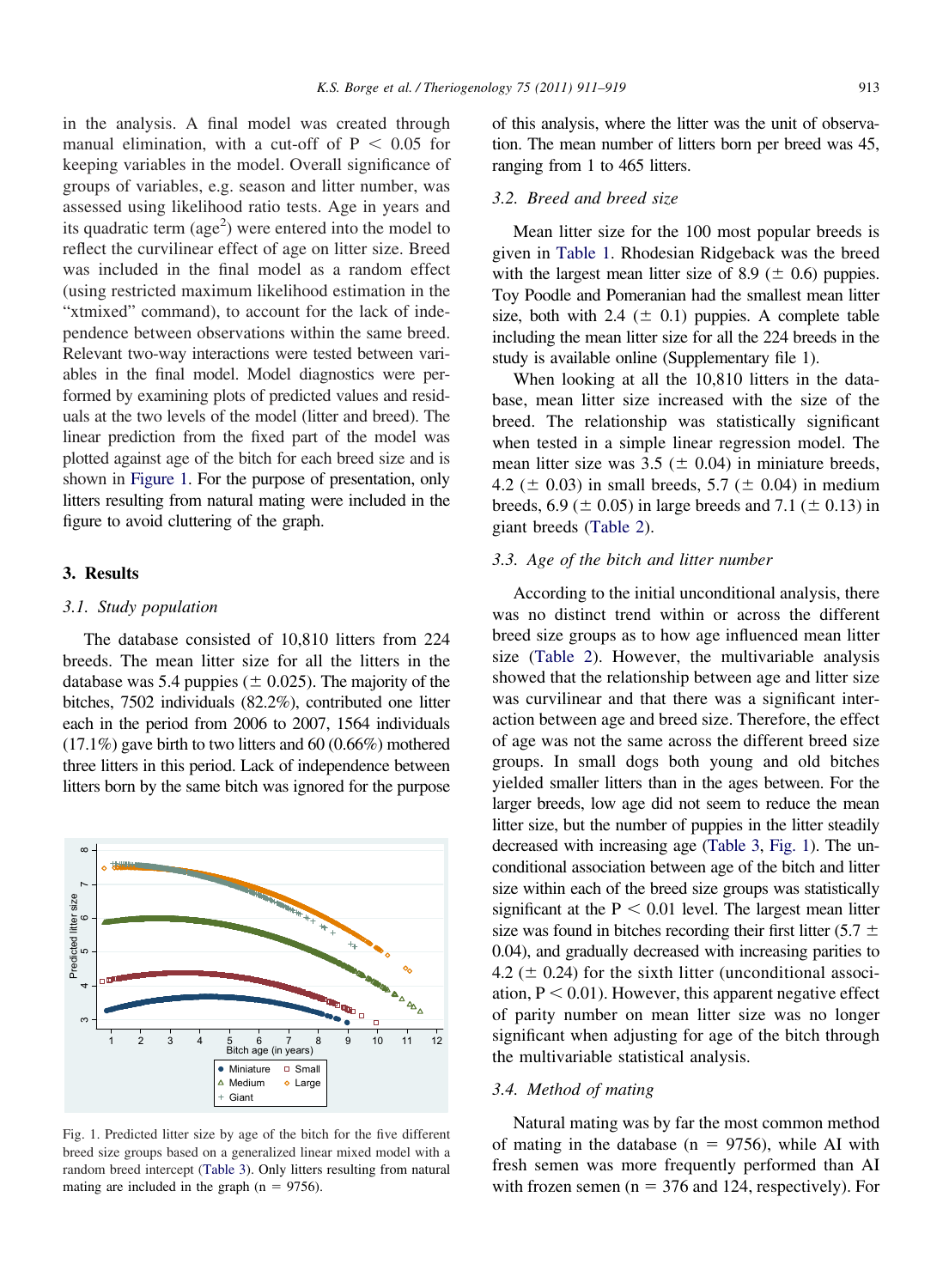<span id="page-3-0"></span>Table 1

Mean litter size at birth in the 100 most popular breeds based on reported litters from breeders to the Norwegian Kennel Club during 2006 and 2007.

| <b>Breed</b>                       | $\mathbf n$ | Mean | <b>SEM</b> | Range    | <b>Breed</b>                  | $\mathbf n$ | Mean | <b>SEM</b> | Range    |
|------------------------------------|-------------|------|------------|----------|-------------------------------|-------------|------|------------|----------|
| Rhodesian Ridgeback                | 30          | 8.9  | 0.6        | $1 - 15$ | Welsh Corgi (Pembroke)        | 28          | 5.5  | 0.4        | $1 - 9$  |
| Leonberger                         | 46          | 8.4  | 0.5        | $1 - 15$ | Dachshund                     | 358         | 5.4  | 0.1        | $1 - 13$ |
| Dalmatian                          | 46          | 8.4  | 0.5        | $1 - 15$ | Bulldog                       | 37          | 5.4  | 0.4        | $1 - 10$ |
| German Shorthaired Pointer         | 64          | 8.3  | 0.4        | $1 - 15$ | American Cocker Spaniel       | 95          | 5.3  | 0.2        | $1 - 10$ |
| <b>Flat Coated Retriever</b>       | 120         | 8.3  | 0.3        | $1 - 15$ | Norwegian Elkhound Black      | 65          | 5.2  | 0.3        | $1 - 11$ |
| Dogue De Bordeaux                  | 26          | 8.1  | 0.8        | $2 - 17$ | Tibetan Terrier               | 28          | 5.2  | 0.3        | $1 - 9$  |
| Gordon Setter                      | 219         | 7.6  | 0.2        | $1 - 16$ | Collie (Rough)                | 101         | 5.2  | 0.2        | $1 - 10$ |
| Swedish Elkhound                   | 70          | 7.5  | 0.3        | $1 - 14$ | Finnish Lapphund              | 24          | 5.2  | 0.3        | $2 - 9$  |
| Golden Retriever                   | 291         | 7.5  | 0.2        | $1 - 14$ | Siberian Husky                | 88          | 5.1  | 0.2        | $1 - 14$ |
| Rottweiler                         | 214         | 7.4  | 0.2        | $1 - 14$ | <b>Border Terrier</b>         | 27          | 5.1  | 0.4        | $1 - 9$  |
| Norwegian Hound                    | 41          | 7.4  | 0.6        | $1 - 17$ | Petit Basset Griffon Vendéen  | 35          | 5.1  | 0.4        | $1 - 10$ |
| English Springer Spaniel           | 74          | 7.3  | 0.3        | $1 - 13$ | Lhasa Apso                    | 34          | 4.9  | 0.3        | $1 - 9$  |
| German Wirehaired Pointer          | 53          | 7.3  | 0.4        | $1 - 14$ | Norwegian Buhund              | 36          | 4.9  | 0.3        | $1 - 8$  |
| Pointer                            | 83          | 7.2  | 0.3        | $1 - 12$ | Basenji                       | 22          | 4.8  | 0.4        | $1 - 8$  |
| <b>Irish Setter</b>                | 145         | 7.1  | 0.2        | $1 - 13$ | French Bulldog                | 35          | 4.7  | 0.3        | $1 - 8$  |
| Finnish Hound                      | 74          | 7.1  | 0.3        | $1 - 13$ | Miniature Schnauzer           | 205         | 4.7  | 0.1        | $1 - 10$ |
| <b>Great Dane</b>                  | 29          | 7.1  | 0.6        | $1 - 13$ | Manchester Terrier            | 21          | 4.7  | 0.3        | $2 - 7$  |
| Dobermann                          | 45          | 7.0  | 0.4        | $1 - 13$ | <b>Bichon Frise</b>           | 192         | 4.6  | 0.1        | $1 - 10$ |
| Poodle (Standard)                  | 103         | 7.0  | 0.2        | $2 - 12$ | Icelandic Sheepdog            | 23          | 4.5  | 0.3        | $2 - 6$  |
| Giant Schnauzer                    | 42          | 7.0  | 0.5        | $1 - 14$ | Jack Russel Terrier           | 138         | 4.4  | 0.1        | $1 - 10$ |
| Schnauzer                          | 28          | 7.0  | 0.4        | $2 - 11$ | Cairn Terrier                 | 182         | 4.4  | 0.1        | $1 - 8$  |
| Labrador Retriever                 | 223         | 6.9  | 0.2        | $1 - 13$ | Dachshund (Miniature)         | 144         | 4.4  | 0.1        | $1 - 8$  |
| Alaskan Malamute                   | 49          | 6.9  | 0.3        | $2 - 11$ | Chow Chow                     | 36          | 4.4  | 0.4        | $1 - 9$  |
| Small Munsterlander                | 24          | 6.9  | 0.5        | $3 - 13$ | <b>Bichon Havanais</b>        | 73          | 4.3  | 0.2        | $1 - 9$  |
| St. Bernard                        | 45          | 6.8  | 0.5        | $1 - 18$ | <b>Chinese Crested</b>        | 133         | 4.3  | 0.2        | $1 - 9$  |
| Eurasier                           | 22          | 6.7  | 0.6        | $1 - 13$ | Miniature Pinscher            | 76          | 4.3  | 0.1        | $1 - 7$  |
| <b>Basset Hound</b>                | 21          | 6.7  | 0.8        | $1 - 11$ | Danish-Swedish Farmdog        | 35          | 4.2  | 0.3        | $1 - 8$  |
| Lagotto Romagnolo                  | 26          | 6.7  | 0.3        | $4 - 12$ | Pug                           | 120         | 4.2  | 0.2        | $1 - 8$  |
| Boxer                              | 139         | 6.6  | 0.2        | $1 - 12$ | Shih Tzu                      | 95          | 4.2  | 0.2        | $1 - 9$  |
| Nova Scotia Duck Tolling Retriever | 74          | 6.6  | 0.2        | $2 - 12$ | Cavalier King Charles Spaniel | 439         | 4.1  | 0.1        | $1 - 15$ |
| Newfoundland                       | 57          | 6.5  | 0.4        | $1 - 12$ | <b>Boston Terrier</b>         | 46          | 4.1  | 0.3        | $1 - 8$  |
| Hamilton Hound                     | 24          | 6.5  | 0.5        | $3 - 11$ | Shetland Sheepdog             | 292         | 3.9  | 0.1        | $1 - 8$  |
| Bernese Mountain Dog               | 137         | 6.4  | 0.3        | $1 - 15$ | Japanese Spitz                | 91          | 3.9  | 0.1        | $1 - 7$  |
| English Setter                     | 266         | 6.4  | 0.1        | $1 - 13$ | Coton de Tulear               | 27          | 3.8  | 0.3        | $1 - 7$  |
| Brittany                           | 53          | 6.4  | 0.3        | $1 - 10$ | Tibetan Spaniel               | 312         | 3.8  | 0.1        | $1 - 8$  |
| Belgian Shepherd Dog (Groenendael) | 29          | 6.3  | 0.4        | $2 - 11$ | West Highland White Terrier   | 37          | 3.7  | 0.3        | $1 - 8$  |
| Belgian Shepherd Dog (Tervueren)   | 52          | 6.2  | 0.4        | $1 - 11$ | Poodle (Medium)               | 105         | 3.7  | 0.2        | $1 - 10$ |
| Samoved                            | 41          | 6.2  | 0.4        | $1 - 12$ | Finnish Spitz                 | 23          | 3.7  | 0.2        | $2 - 6$  |
| Swedish Dachsbracke                | 84          | 6.1  | 0.3        | $1 - 12$ | Yorkshire Terrier             | 35          | 3.5  | 0.3        | $1 - 6$  |
| German Shepherd Dog                | 465         | 6.1  | 0.1        | $1 - 14$ | Papillon                      | 166         | 3.3  | 0.1        | $1 - 7$  |
| Whippet                            | 47          | 6.1  | 0.3        | $1 - 10$ | Phalène                       | 43          | 3.3  | 0.2        | $1 - 6$  |
| Border Collie                      | 323         | 6.0  | 0.1        | $1 - 16$ | Italian Greyhound             | 34          | 3.3  | 0.3        | $1 - 6$  |
| Irish Soft Coated Wheaten Terrier  | 57          | 5.8  | 0.2        | $1 - 10$ | Shiba Inu                     | 42          | 3.3  | 0.3        | $1 - 7$  |
| Cocker Spaniel                     | 174         | 5.7  | 0.2        | $1 - 14$ | Dachshund (Rabbit)            | 35          | 3.3  | 0.2        | $1 - 6$  |
| Staffordshire Bull Terrier         | 82          | 5.6  | 0.2        | $1 - 12$ | Norwegian Lundehund           | 46          | 3.2  | 0.2        | $1 - 5$  |
| Greenland Dog                      | 36          | 5.6  | 0.4        | $1 - 10$ | Chihuahua                     | 269         | 3.2  | 0.1        | $1 - 7$  |
| Australian Terrier                 | 22          | 5.5  | 0.4        | $1 - 8$  | Poodle (Miniature)            | 151         | 3.0  | 0.1        | $1 - 8$  |
| <b>Bull Terrier</b>                | 36          | 5.5  | 0.4        | $1 - 9$  | Norfolk Terrier               | 25          | 2.5  | 0.2        | $1 - 5$  |
| Norwegian Elkhound Grey            | 390         | 5.5  | 0.1        | $1 - 12$ | Pomeranian                    | 179         | 2.4  | 0.1        | $1 - 6$  |
| Beagle                             | 113         | 5.5  | 0.2        | $1 - 10$ | Poodle (Toy)                  | 100         | 2.4  | 0.1        | $1 - 4$  |
|                                    |             |      |            |          |                               |             |      |            |          |

n: number of litters.

554 litters, the method of mating was not given. In the initial unconditional analysis, the mean litter size was not significantly different for the various methods of mating (natural mating:  $5.39 \pm 0.02$ ; AI, fresh semen: 5.39  $\pm$  0.14; AI, frozen semen: 5.49  $\pm$  0.24). However, when adjusting for breed, breed size and age in the mixed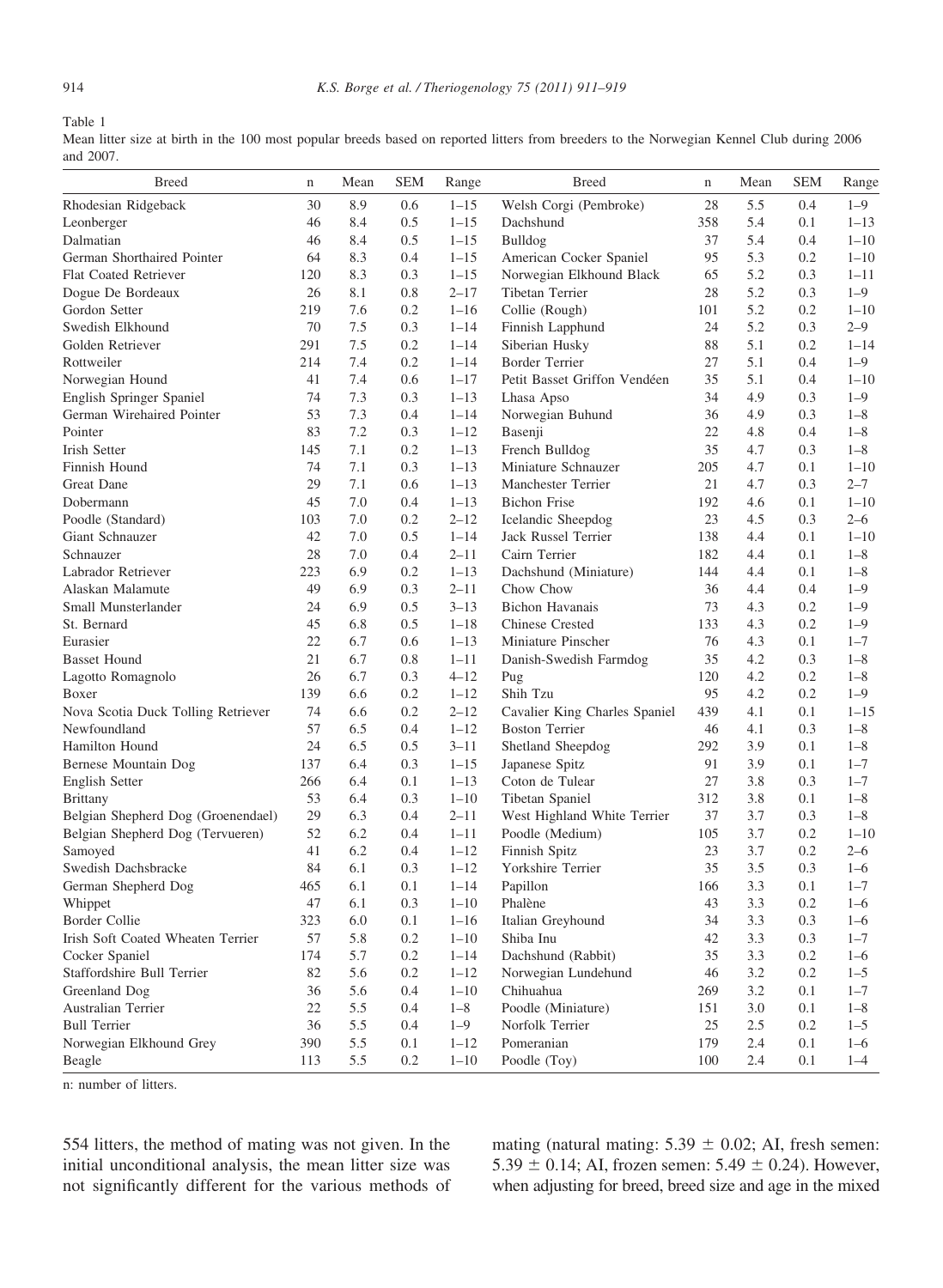<span id="page-4-0"></span>Table 2

| Mean litter size and number of litters (n) according to the age of the bitch and the different breed size groups for litters registered within the |  |  |  |
|----------------------------------------------------------------------------------------------------------------------------------------------------|--|--|--|
| Norwegian Kennel Club in 2006 and 2007 ( $n = 10,810$ ).                                                                                           |  |  |  |

| Age of<br>bitch (years) |                     | Miniature breeds<br>$(< 5 \text{ kg})$ |                     | Small breeds<br>$(5-10 \text{ kg})$ |                     | Medium breeds<br>$(10-25 \text{ kg})$ |                     | Large breeds<br>$(25-45 \text{ kg})$ |                     | Giant breeds<br>$(> 45 \text{ kg})$ |                     | Total  |  |
|-------------------------|---------------------|----------------------------------------|---------------------|-------------------------------------|---------------------|---------------------------------------|---------------------|--------------------------------------|---------------------|-------------------------------------|---------------------|--------|--|
|                         | Mean litter<br>size | n                                      | Mean litter<br>size | n                                   | Mean litter<br>size | n                                     | Mean litter<br>size | $\mathbf n$                          | Mean litter<br>size | n                                   | Mean litter<br>size | n      |  |
| $\leq$ 2                | 3.4                 | 308                                    | 4.3                 | 287                                 | 5.7                 | 180                                   | 7.1                 | 96                                   | 7.9                 | 28                                  | 4.7                 | 899    |  |
| $\mathfrak{2}$          | 3.6                 | 462                                    | 4.2                 | 732                                 | 5.9                 | 536                                   | 7.0                 | 551                                  | 7.4                 | 170                                 | 5.3                 | 2451   |  |
| 3                       | 3.5                 | 347                                    | 4.3                 | 551                                 | 5.9                 | 579                                   | 7.2                 | 614                                  | 7.6                 | 183                                 | 5.6                 | 2274   |  |
| 4                       | 3.5                 | 245                                    | 4.1                 | 402                                 | 6.0                 | 482                                   | 7.0                 | 510                                  | 7.2                 | 126                                 | 5.6                 | 1765   |  |
|                         | 3.4                 | 182                                    | 4.0                 | 274                                 | 5.7                 | 430                                   | 7.0                 | 469                                  | 6.3                 | 83                                  | 5.5                 | 1438   |  |
| 6                       | 3.4                 | 84                                     | 3.9                 | 185                                 | 5.9                 | 341                                   | 6.6                 | 351                                  | 5.3                 | 44                                  | 5.6                 | 1005   |  |
| $7\leq$                 | 3.1                 | 75                                     | 3.8                 | 117                                 | 4.9                 | 380                                   | 6.0                 | 383                                  | 6.0                 | 23                                  | 5.1                 | 978    |  |
| Total                   | 3.5                 | 1703                                   | 4.2                 | 2548                                | 5.7                 | 2928                                  | 6.9                 | 2974                                 | 7.1                 | 657                                 | 5.4                 | 10.810 |  |

The age of the bitch was defined according to the following:  $\langle 2 \rangle$  year of age: less than 729 days, two years: from 730 to (and including) 1094 days, three years: 1094 to (and including) 1459 days and so on. Bitches younger than two years old were grouped as <2 years due to few recorded litters and likewise for bitches aged seven years or older.

model, the mean litter size was found to be significantly larger for bitches naturally mated than artificially inseminated. A decrease in mean litter size of 0.4 puppies would be expected for litters conceived by AI with fresh semen and 1.3 puppies for AI with frozen semen, both compared to natural mating ( $P < 0.01$ ).

#### *3.5. Season*

Mean litter size varied from 5.1 to 5.6 between the different birth months. The monthly number of litters born also seemed to vary through the year. March was the month with the largest number of litters ( $n = 1222$ ),

while the lowest number of litters was born in November ( $n = 702$ ). The re-classification of months into four seasons revealed that litters born in the spring appeared to be marginally larger than litters from the other seasons [\(Table 4\)](#page-5-0). The effect of season was not statistically significant in the linear mixed model.

## *3.6. Multivariable methods*

The factors that were found to be significant predictors of litter size in the linear mixed model were age of the bitch,  $age<sup>2</sup>$ , method of mating and breed size group (Table 3). Furthermore, there was a significant negative

Table 3

Regression coefficients from a generalized linear mixed model of litter size in registered litters within the Norwegian Kennel Club in 2006 and 2007 (n = 10,211).

| Variable             | Level            | Coefficient <sup>a</sup> | <b>SE</b> | $z^{b}$ | P <sup>c</sup> |          | 95% CI   |  |
|----------------------|------------------|--------------------------|-----------|---------|----------------|----------|----------|--|
|                      |                  |                          |           |         |                |          |          |  |
| Age (years)          |                  | 0.354                    | 0.058     | 6.12    | 0.000          | 0.240    | 0.468    |  |
| Age $(years)^2$      |                  | $-0.034$                 | 0.006     | $-6.07$ | 0.000          | $-0.046$ | $-0.023$ |  |
| Mating method        | Natural          |                          |           |         |                |          |          |  |
|                      | AI, fresh semen  | $-0.413$                 | 0.116     | $-3.55$ | 0.000          | $-0.641$ | $-0.185$ |  |
|                      | AI, frozen semen | $-1.288$                 | 0.201     | $-6.40$ | 0.000          | $-1.683$ | $-0.894$ |  |
| Breed size           | Miniature        |                          |           |         |                |          |          |  |
|                      | Small            | 0.959                    | 0.252     | 3.81    | 0.000          | 0.465    | 1.452    |  |
|                      | Medium           | 2.760                    | 0.242     | 11.42   | 0.000          | 2.286    | 3.233    |  |
|                      | Large            | 4.440                    | 0.274     | 16.23   | 0.000          | 3.904    | 4.976    |  |
|                      | Giant            | 4.614                    | 0.357     | 12.94   | 0.000          | 3.915    | 5.313    |  |
| Age (years) $*$ size |                  | $-0.060$                 | 0.012     | $-5.11$ | 0.000          | $-0.083$ | $-0.037$ |  |
|                      | Constant         | 2.990                    | 0.227     | 13.15   | 0.000          | 2.544    | 3.436    |  |

Breed  $(n = 222)$  was included in the model as a random error term.

599 litters were excluded from the model because method of mating and/or age of the bitch were not given.

Variance components: Breed (intercept): 0.69 (SE 0.10), Litter (residual): 4.59 (SE 0.06).

<sup>a</sup> The coefficient is the change in litter size caused by a one-unit change for a given variable.

<sup>b</sup> The z-value indicates how many standard deviations the observation is above or below the mean.

<sup>c</sup> The P-value is the observed significance level.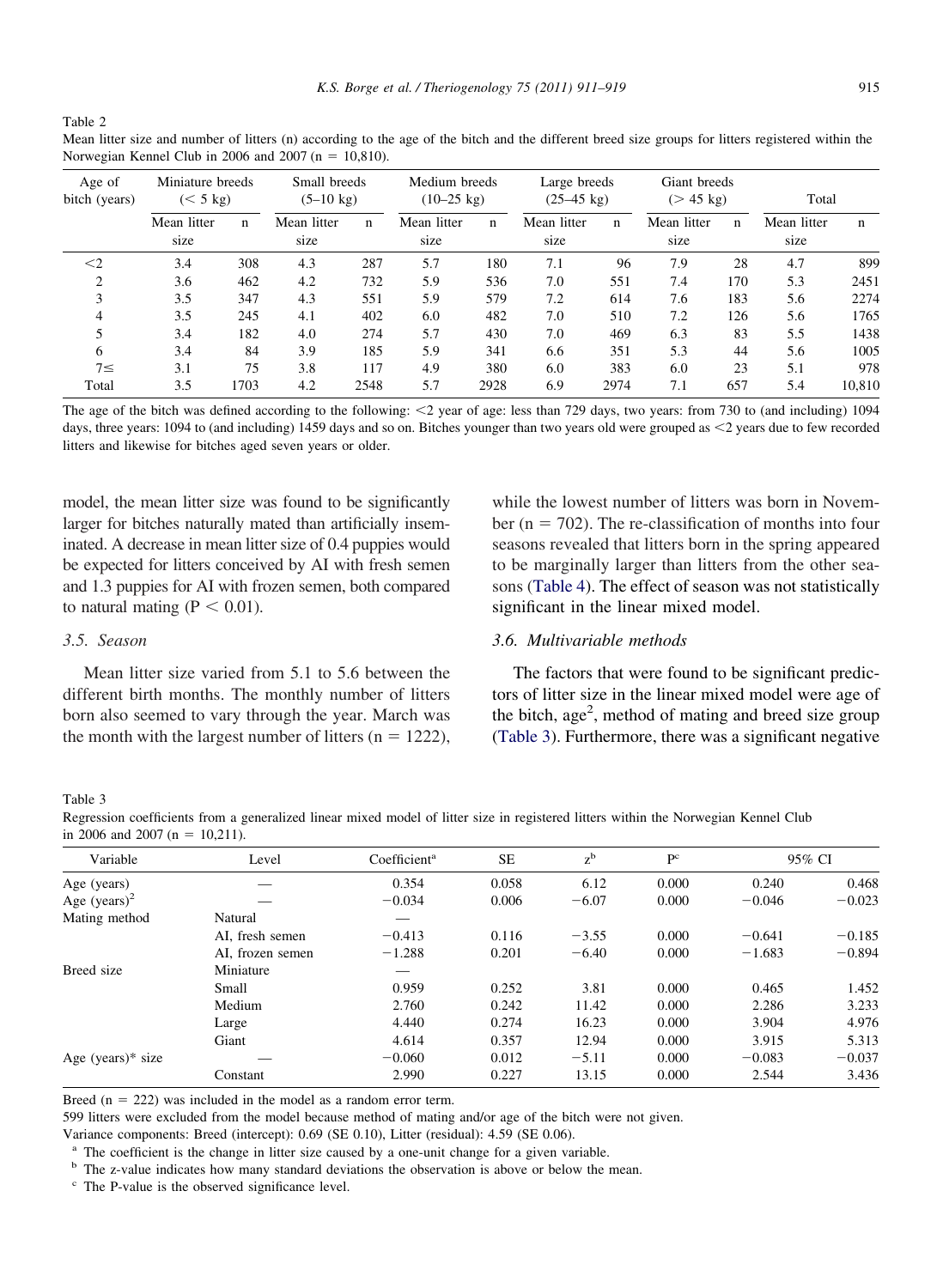<span id="page-5-0"></span>Table 4 Mean litter size and total number of litters born per season of the year for litters registered within The Norwegian Kennel Club in 2006 and 2007 (n =  $10,810$ ).

| Season of birth | n      |      | Litter size |  |  |
|-----------------|--------|------|-------------|--|--|
|                 |        | Mean | <b>SEM</b>  |  |  |
| Spring          | 3180   | 5.6  | 0.047       |  |  |
| Summer          | 2991   | 5.5  | 0.049       |  |  |
| Autumn          | 2436   | 5.3  | 0.052       |  |  |
| Winter          | 2203   | 5.2  | 0.055       |  |  |
| Total           | 10,810 | 5.4  | 0.025       |  |  |

Spring: February–April, summer: May–July, autumn: August–October and winter: November–January. n: number of litters.

interaction between age of the bitch and breed size, which yielded an estimated decrease in litter size which was more pronounced for older bitches of larger breeds. The random breed effect was also highly significant. Residual diagnostics were performed and revealed no major short-comings of the model [\[16\].](#page-8-0) The interpretation of the model coefficients is that the litter size for the average breed is 3 puppies (constant), and the fixed effects are added to this. For a giant sized bitch aged four years this yields a predicted litter size of  $(3.0 + 4)$ years\*0.35 -  $16*0.03 + 4.6 - (4 \text{ years*}5)*0.06$  = 7.3. For a miniature bitch of the same age the two last parts of the equation do not apply, and the estimated average litter size would be  $(3.0 + 4*0.35 - 16*0.03) =$ 3.9. Both examples are based on natural mating, which is the baseline; if AI with frozen semen is performed the litter size would be expected to decrease by approximately 1.3 puppies. Based on the variance components from the random effects model, it was estimated that 87% of the variation in the data existed at the litter-level, or between litters within breeds, while 13% was found between breeds. This corresponds to an intra-class correlation coefficient (ICC or rho) of 0.13. The predicted number of puppies based on the final model is shown in [Figure 1,](#page-2-0) for litters based on natural mating only. Because there is a significant interaction between age and breed size, the shape of the predicted curve varies across the groups.

#### **4. Discussion**

#### *4.1. Study population*

To the best of our knowledge, no previous publications on litter size at birth have been based on an equally large number of breeds and litters. Accordingly, this study is unique both regarding the size of the study population and number of breeds included. As approx-

imately 90% of Norwegian purebred dogs are registered in the national kennel club database, our results should be highly reliable and representative for the population of purebred dogs in Norway. The results can probably also be extrapolated to similar populations of purebred dogs in other countries with similar dog management systems to Norway. Hence both the internal and external validity of the results in the current study were judged as high.

The mean litter size of 5.4 puppies in this study is similar to the 5.1 reported in purebred dogs in Australia [\[15\].](#page-8-0) Except for the Australian study, all former largescale studies on litter size were performed in the 1960s and 1970s. In a Norwegian study from 1970, the mean litter size was 5.6 puppies [\[7\],](#page-8-0) while a lower estimate of 4.73 puppies was found by Tedor et al [\[8\].](#page-8-0) However, mean litter sizes in these two large-scale studies were estimated from the number of puppies per litter that were registered at the time of weaning or when they were sold at the age of five to eight weeks. Thus, dead born puppies or those that died before the time of registration were not included. It is therefore surprising that the mean litter size found by the previous Norwegian study is somewhat larger than ours. But the proportion of litters from miniature and small breeds, according to the defined classification, was lower (28.1%) [\[7\]](#page-8-0) compared with the 39.3% found in our study. The increased popularity of smaller dog breeds might have caused the slight decrease in mean litter size observed in our study. Differences in the composition of the dog population within and between countries due to the varying popularity of breeds, together with biological variation, might explain the observed differences in mean litter size between studies. Because litter size was estimated from the sum of live born and dead born puppies, a slight underestimation could result from underreporting of dead born puppies by some breeders. In addition, litters where all puppies die before registration (more likely with small or one-puppy litters) will not be reported and can have affected the results in breeds with few observations.

#### *4.2. Breed and breed size*

Rhodesian Ridgeback was the breed with the largest mean litter size (8.9  $\pm$  0.6) among the 100 most popular breeds. In a Norwegian study published by Thomassen et al in 2006, 501 bitches of 99 different breeds which had litters after AI with frozen semen were investigated, and the Rhodesian Ridgeback was found to be the breed with the largest mean litter size (7.9  $\pm$ 0.7) [\[3\].](#page-8-0) Even so, the estimate was lower compared to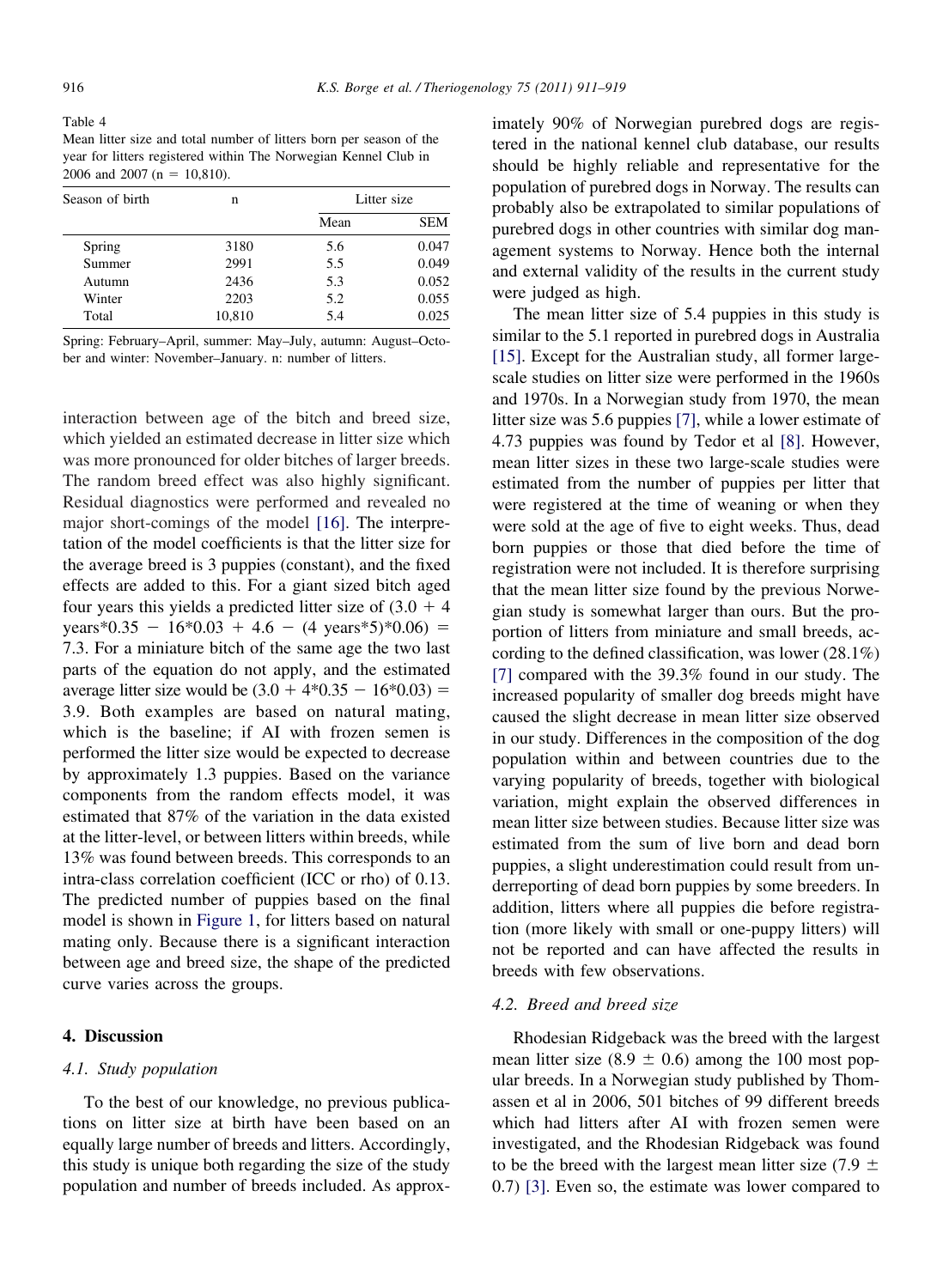our findings, although the difference was not statistically significant as judged by a comparison of the respective means  $\pm$  the SEM. Two studies have documented a smaller litter size in bitches inseminated with frozen semen compared to fresh semen or natural mating [\[12,13\].](#page-8-0) As most of the litters in our study were conceived by natural mating, this could possibly be the reason for the higher estimate. The mean litter size in Rhodesian Ridgeback in another Scandinavian study was 7.5 puppies ( $n = 320$  litters), but this only included puppies who were alive and registered at eight weeks of age [\[9\].](#page-8-0) In an Australian study, Rhodesian Ridgeback  $(n = 10)$  had the second largest mean litter size among the studied breeds with a mean litter size of 10.6 puppies [\[15\].](#page-8-0)

Pomeranian and Toy Poodle had the smallest mean litter size in our study, which is in line with the results of previous studies [\[7–9,15\].](#page-8-0) A mean litter size of 2.0 puppies in Pomeranian was reported in the Australian study ( $n = 2$ ) [\[15\].](#page-8-0) In studies including only registered puppies, Lyngset et al [\[7\],](#page-8-0) Tedor [\[8\]](#page-8-0) and Bergström et al [\[9\]](#page-8-0) found a mean litter size of 2.04 (n = 108), 2.71  $(n = 33,648)$  and 1.9  $(n = 954)$  puppies in Pomeranian, respectively.

The mean litter size increased significantly with the size of the breed. This is consistent with the findings in previous studies [\[3,15,17\].](#page-8-0) A large dog can give birth to a greater number of puppies. The relative size of the foetus compared to the bitch is larger in bitches of smaller breeds than in bitches of larger breeds. But at some point, the linear correlation between litter size and breed size must level out due to biological factors, such as limited space in the uterus and a limited number of teats. This is not explicit from our results, although the increase in mean litter size is not as substantial between large and giant breeds as between the other size groups. The grouping of breeds is based on body weight only, and breeds with different body conformation can sometimes end up in the same body weight class. For example medium sized, broadly and compactly built breeds might weigh the same as large, slim breeds. Previous studies on larger dog breeds report a mean litter size of 6.9 [\[18\]](#page-8-0) and 7.6 [\[4\],](#page-8-0) which is similar to the results found for the large and giant dog breed groups. Unfortunately, the database contained no information about the body weight of the individual bitch. Thus, we could not analyse the effect of individual dog size on mean litter size independently of breed.

The main part of the variation in mean litter size (87%) was due to between-litter factors. The fairly low ICC of 0.13 indicates that in a model which includes

breed size there is only modest correlation between two litters from the same breed; hence a small litter might very well occur in a given breed even though other litters from the same breed tend to be large. However, it should be noted that the presented ICC is based upon a model where size of the breed is taken into account and is a strong predictor of litter size. A separate model was built ignoring breed size (data not shown), and this yielded an ICC of 0.33 which indicates a stronger within-breed correlation in this scenario. Because the size information was based upon estimates at the breed level rather than individual weight measurements, the size versus breed effects can not be fully separated in this analysis. However, the data were submitted by breeders and retrieving accurate individual weights was not considered feasible. Therefore the general size variable was deemed useful, and proved to be the most significant determinant of litter size in this material.

#### *4.3. Age of the bitch and litter number*

There was a significant association between the age of the bitch and litter size in our study, which is in line with other studies [\[5,10,11,15,19\].](#page-8-0) However, reports from other studies still vary somewhat from our results. Gill reported peak fertility in the bitch to occur at the age of two years, with a tendency of decreasing mean litter size thereafter [\[15\].](#page-8-0) Andersen [\[11\]](#page-8-0) and Sierts-Roth [\[19\]](#page-8-0) found a higher mean litter size in young bitches and a reduced reproductive performance after three years of age, in the Beagle and the Hungarian Shepherd, respectively. Mean litter size in the Drever decreased after five years of age [\[5\].](#page-8-0) In Beagles, the number of puppies per bitch and per year was in the optimum range up to five years of age and declined thereafter [\[10\].](#page-8-0) Both the Drever and the Beagle are medium-sized breeds according to our classification. In our study, the litter size of medium breeds started decreasing earlier than five years of age [\(Fig. 1\)](#page-2-0). The whelping rate and litter size in a study of larger breeds tended to be smaller in bitches older than six years [\[3\].](#page-8-0) The decrease in litter size occurred at an earlier age in our large and giant breed groups. Immature reproduction organs might be the reason for smaller litter size in young age groups, while age-related changes in the uterus have been suggested as a cause for the smaller mean litter sizes in older bitches [\[3\].](#page-8-0) The significant age-size interaction found in our analysis supports the observation that the effect of increasing age on litter size varies across the groups formed by breed size.

Miniature and small breeds were overrepresented among the youngest bitches in this study population.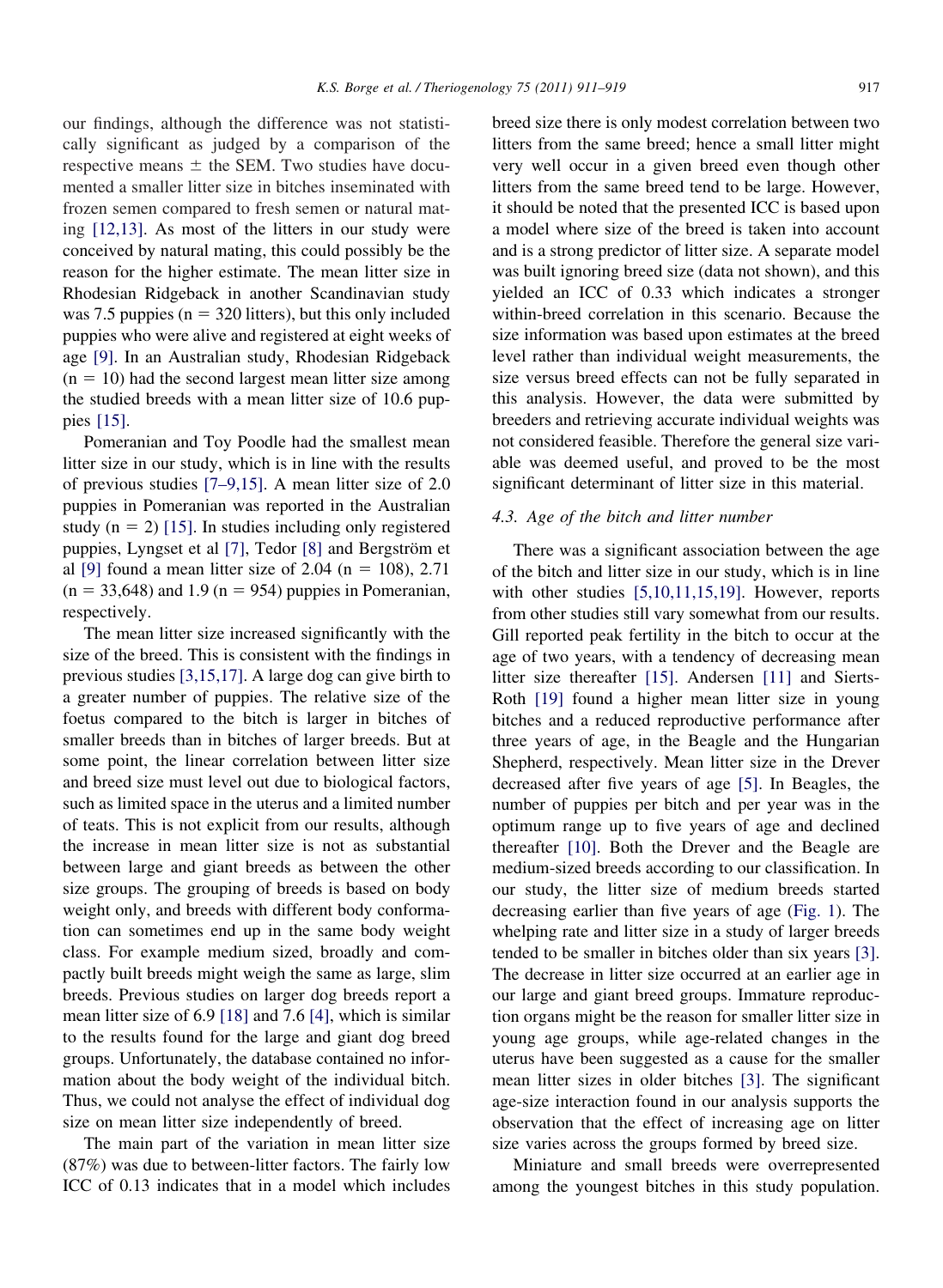The same tendency was seen in an Australian study [\[15\].](#page-8-0) This might be because small breeds are expected to be fully grown and gain sexual maturity earlier than large breeds [\[20\].](#page-8-0) The fact that the mean litter size was smaller for the youngest bitches of smaller breeds in our study might indicate that they are not as early mature as previously believed. Further, it would be likely to assume that smaller breeds would also be overrepresented in litters from bitches over seven years of age due to a shorter expected life span in larger than smaller breeds [\[20–22\].](#page-8-0) However, this is not the case in our study. But the decrease in litter size at older age is more pronounced in large breeds than small breeds in our study. The NKC has strongly advised against breeding a bitch at her first heat or after the age of eight years [\[23\].](#page-8-0) The low numbers of very young and very old bitches in our database indicate that most Norwegian breeders follow these guidelines.

When evaluating whether litter size was influenced by the number of previous litters of the bitch (or parity), the confounding factor between litter number and the age of the bitch must be considered. Initial analysis of unconditional associations showed a decreasing litter size with increasing litter number. However, multivariable analysis revealed that this tendency was mainly due to increased age of the bitch, and the effect of litter number was insignificant when tested in the mixed model. Neither Pearson et al [\[24\]](#page-8-0) nor Rowlands et al [\[2\]](#page-8-0) found a significant effect of parity on litter size. In the Drever breed, the number of registered pups increased from the first to the second parity in the Swedish Kennel Club (SKC) data, and then decreased [\[5\].](#page-8-0) The re-sults of Gill [\[15\]](#page-8-0) suggested that mean litter size decreased with increasing litter number, but the relationship between age and litter number was not analysed.

#### *4.4. Method of mating*

Compared to natural mating, the number of litters conceived by AI was low. This imbalance should be kept in mind when considering the results. However, the significant decrease in mean litter size for AI with fresh semen compared to natural mating is in line with the findings of Linde-Forsberg et al [\[12\].](#page-8-0) As we have no information about the site of the insemination in our study, it is not possible to determine the effect of site of semen depositon on litter size. However, as for the study of Linde-Forsberg et al, most AIs with frozen semen in Norway are intrauterine. This is the method used by the Norwegian School of Veterinary Science (NSVS) [\[3\],](#page-8-0) which is one of the few places in Norway

performing AIs with frozen semen. The mean litter size in a study of AI with frozen semen performed at the NSVS (5.7  $\pm$  0.1) was not significantly different from ours. Mickelsen et al [\[14\]](#page-8-0) found a mean litter size of 5.6 in a study of AI with fresh semen (SEM not given). This is slightly larger than ours, but Mickelsen et al mainly studied large breeds. It could be speculated that lower semen quality might be the reason for the lower mean litter size from AIs compared to natural mating. However, Thomassen et al and Mickelsen et al found no decrease in litter size due to bad quality semen, only reduced conception rate [\[3,14\].](#page-8-0)

#### *4.5. Season*

The seasonal variation in litter size was significant in the initial unconditional analysis. Both litter size and the total number of litters were largest in the spring and smallest in the winter. Season was, however, not included in the final model due to a lack of effect on litter size when controlling for breed, age and size. However, a two-year period might not be enough for studying the effect of season on litter size due to long-term fluctuations in climatic factors. Other studies found the mean litter size to be largest in the spring [\[5\],](#page-8-0) or that the monthly variations in mean litter size was almost negligible [\[8\],](#page-8-0) or they did not find significant effects of season on litter size at all [\[2,10\].](#page-8-0) A possible explanation for more litters being born in the spring is that more bitches tend to come into estrus during the winter and spring than during autumn, which is in accordance with the reproductive period of the wolf [\[5\].](#page-8-0) Seasonal variations in the number of litters born might also be due to management factors such as mating procedures, housing, exercise, feeding and what is the convenient time of birth for the puppy to reach an optimal age at hunting and competition debuts [\[5,8,23\].](#page-8-0)

#### **5. Conclusion**

Based on the linear regression model with a breed random effect, the size of the breed appears to be the strongest determinant for litter size in purebred dogs in Norway. The age of the bitch and the method of mating were also significant predictors of litter size. The significant interaction between age and size indicates that the effect of age varies with the size of the breed. The large scale of this study is unique, both regarding the number of breeds and registered information about the litters. Thus, the results should be reliable and representative for purebred dogs in Norway, and pos